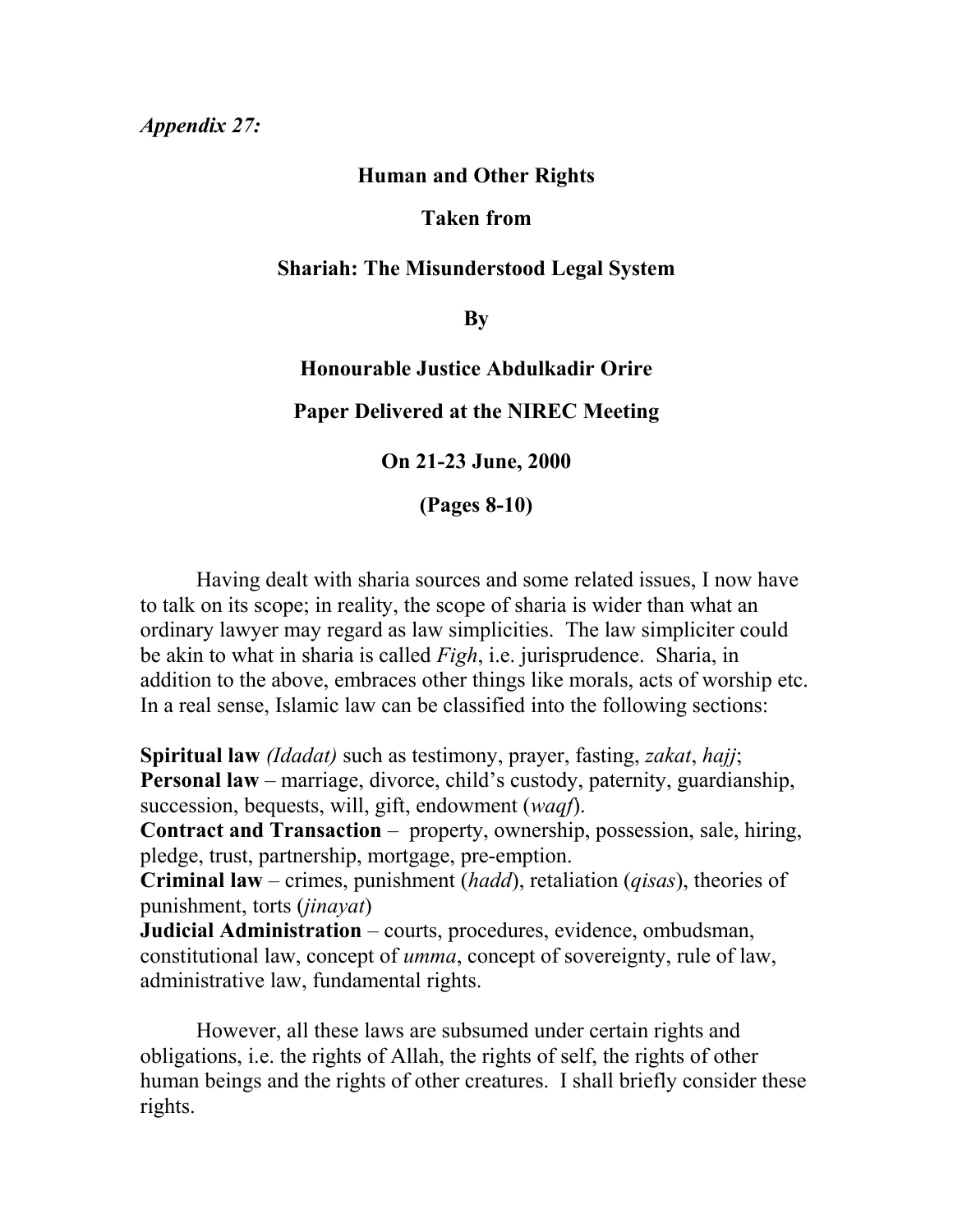#### **The Rights of Allah**

As the Creator, Nourisher, Cherisher, Provider and Protector of every human being, Allah has a right upon every person that he should have faith in Him alone, associate none else with Him, obey Him and His prophets, worship Him in offering prayers (*salat*) paying poor their due (*zakat*) keeping fasts of Ramadan, performing Hajj and being prepared to sacrifice everything, even his life in His cause.

### **The Rights of Self**

In order to have poise and balance in his own life, a man's self has rights upon him that he should keep his body clean, have good food, decent dignified dress, rest and cleanliness, and not to consume blood, intoxicants, carrion, or flesh of pig and other prohibited animals, not to indulge in celibacy and so avoid marriage and not to commit suicide or torture his body.

# **The Rights of Other Men**

As an important step to make people live in peace and harmony and to save the society from conflicts and tension, sharia makes it a duty of every person that he should respect the rights of other persons, requiring him not to commit against them any crime (e.g. theft, robbery, murder, hurt, forgery, cheating, adultery, fornication, sodomy, slander or calumny) or other injurious activities, e.g. gambling, speculation, telling lies or backbiting or harm them through exploitative commerce, e.g. hoarding or black marketing. His wife and children have the right to receive kindness and necessities of life from him. His near relatives also have rights over him to be generously treated; his friends, neighbours and acquaintances have the right to receive courteous and good treatment. Non-Muslims of course have the right from every Muslim to be fairly and equitably treated and not to have his religion or religious leaders slighted or insulted. Furthermore, when there is war, neither their women, children, religious leaders, nor weaker males are to be fought.

It was sharia which laid down from its inception the law against genocide and crime against humanity. It laid down rules guiding that in the execution of war, no children, women, religious leaders or the weak should